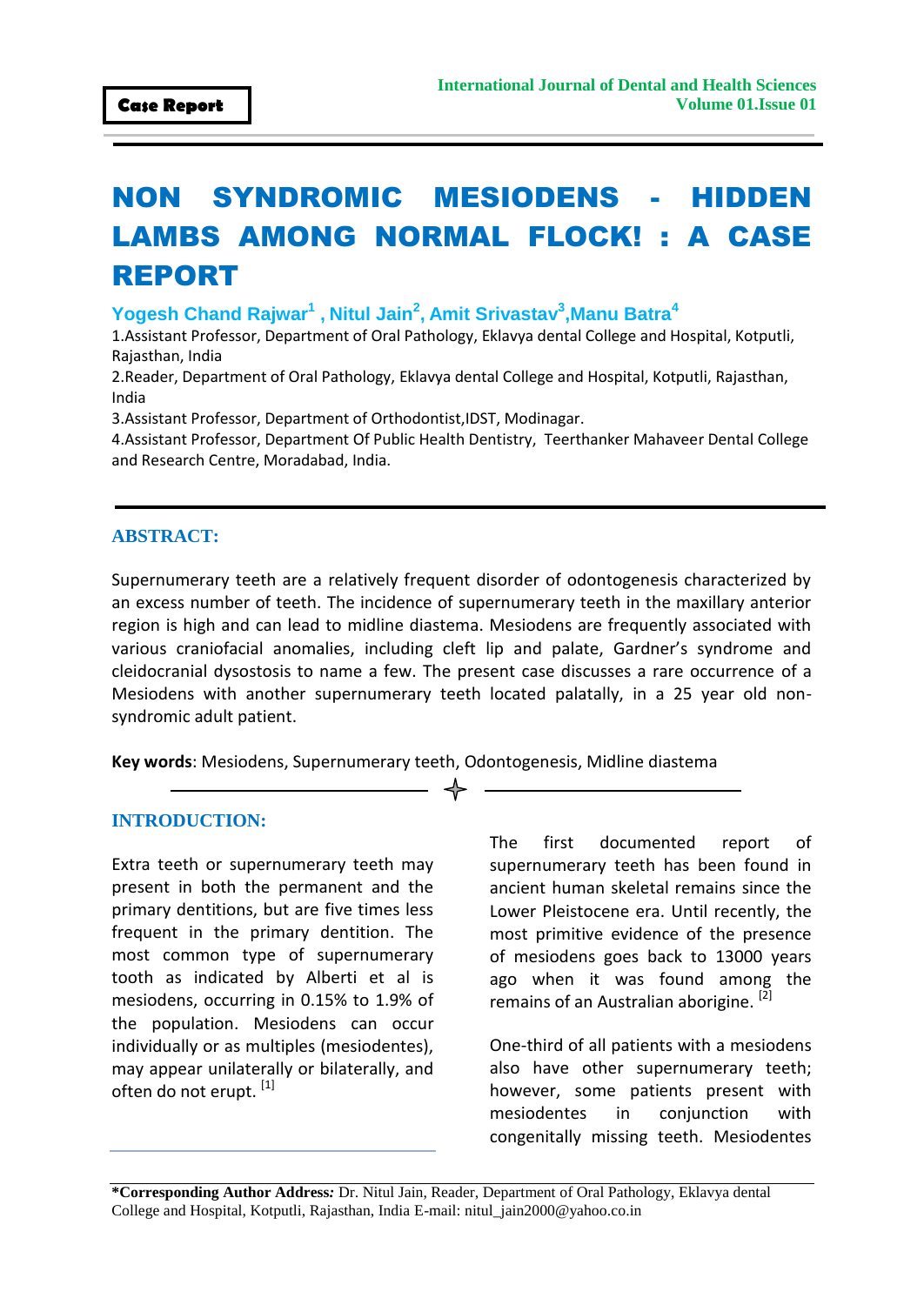are frequently associated with various craniofacial anomalies, including cleft lip and palate, Gardner's syndrome and cleidocranial dysostosis . [3]

Mesiodens can cause delayed or ectopic eruption of the permanent incisors, which can further alter occlusion and appearance. Management of supernumerary teeth depends on the type and position of the tooth.<sup>[4]</sup>

The present case discusses the rare occurrence of a Mesiodens associated with another supernumerary teeth located palatally in a 25 year old nonsyndromic female patient.

## **CASE DETAIL:**

A 25 year old female reported to our institution with a complaint of irregularly placed upper front teeth. On elaborative history taken, patient could not recall any of her near and distant family members having similar dental problem. Patient had no significant medical history and was appearing well nourished and of normal built and height.

On, intra-oral examination, patient presented with fair oral hygiene, with all soft tissues appearing normal in color, texture and consistency. She had all permanent teeth present in her oral cavity with, some of them showing mild attrition. On further evaluation, two supernumerary teeth were noticed in maxillary anterior region. One of the supernumerary tooth was present in between two maxillary central incisors and other one was seen palatal to left maxillary central incisor (Figure 1). Both of the supernumerary teeth were non carious, fully erupted, conical in shape and were firm in placement. No other

significant dental observations were made.

To rule out any other non-erupted teeth (supernumerary, supplemental, impacted or retained) a radiographic evaluation including, IOPA, and OPG was carried out. However, OPG did not reveal any other significant dental abnormality except for the presence of two supernumerary teeth in maxillary anterior segment. Further, IOPA showed presence of two wellformed supernumerary teeth with conical crowns, with sound root structure and healthy peri-apical tissues (Figure 2).

Earlier literature reviews have found these supernumerary teeth to be associated with certain syndromes, viz. craniofacial anomalies, Gardner's syndrome , cleidocranial dysostosis to name a few. To rule out any such incidence of syndrome, a thorough systemic examination by medical physician was performed. However no other significant findings were made.

A multidisciplinary approach was adopted for the management of the case. Extraction of both the supernumerary teeth, followed by orthodontic realignment was planned. However patient wished for the corrective treatment without extraction of the supernumerary teeth, which was not possible in the present case. Even after proper counselling of the patient she did not turned up later for alternative measures.

## **DISSCUSION:**

Dental formula of human beings are predetermined but can be ocassionally more than usual. Such teeth are called as supernumerary teeth. Higher frequency of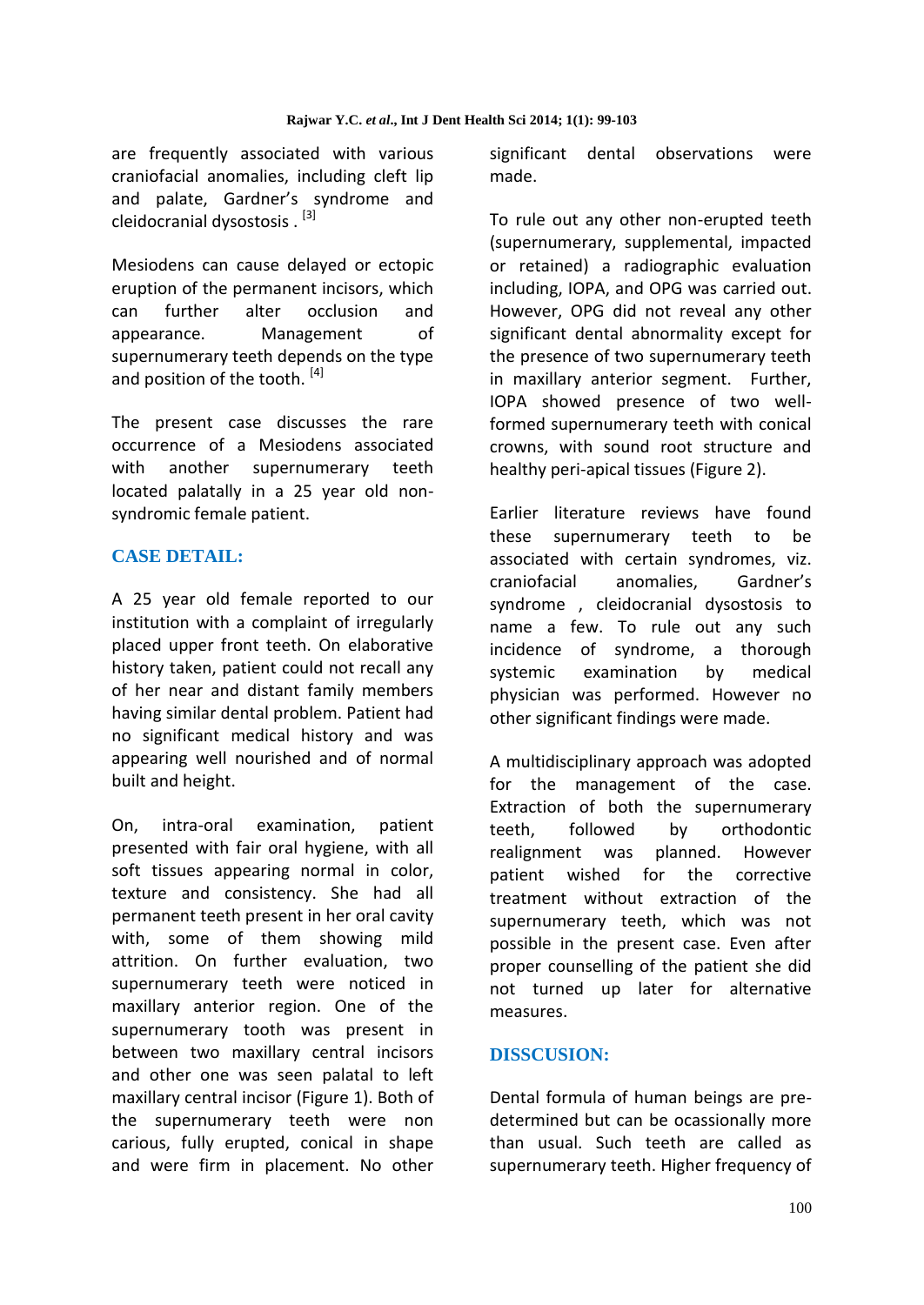supernumerary teeth was noted in man than in woman with ratio of 2:1.  $[5]$ 

Mesiodens is the most common supernumerary tooth followed by distomolar. Previous articles have reported that in 33% of the cases, a supernumerary tooth in the primary dentition is followed by the supernumerary tooth complement in the permanent dentition. [6]

Three different theories related to the origin of different types of supernumerary have been suggested in literature. It was originally postulated that supernumerary anterior teeth represented a phylogenetic relic of extinct ancestors who had three central incisors. Another theory suggests, dichotomy of the tooth bud to be responsible for supernumerary tooth. And lastly, according to hyperactivity theory, supernumeraries are formed as a result of local, independent, conditioned hyperactivity of the dental lamina.<sup>[7]</sup>

Numerous reports identified the effects of supernumerary teeth on the dentition mainly malocclusion, median diastema, rotation or displacement of incisors, delay in eruption, root resorption, pulp necrosis, cyst formation and dilacerations of developing teeth. But no such effect on dentition was observed in our case, possibly owing to the palatal placement of second supernumerary teeth and adequate spacing in dental arch of the patient.<sup>[8]</sup>

According to their shape and size, Mesiodens can be classified into two categories namely eumorphic teeth resembling the central incisor with normal shape and size and dysmorphic teeth with different shapes and sizes which are further categorized into conical,

tuberculate, supplemental and odontomas. In our case both the supernumerary teeth were dysmorphic and were conical in shape. [1]

Supernumerary teeth may or may not be seen in the oral cavity, in later scenario they may be either impacted or submerged in the jaw bones. Also, many a times they are seen as an oral component of various syndromes, which makes their early detection prudent to overall prognosis of the syndrome. Thus early detection of supernumerary teeth by means of radiographic investigations can help the physician locating the tip of iceberg for the hidden abnormalities in the patient. Therefore it is always advisable to do a complete body check-up in such cases for some unfortunate patients. These investigations must include chest and skull radiograph, hormonal levels, USG of abdomen, careful skin and hair analysis to name a few. [9]

In our case, on carrying out all the above mentioned investigations, nothing significant was recorded. So we ruled out any coincidental presence of any accompanying known syndrome for this patient.

Treatment varies from extraction of supernumerary teeth or extraction coupled with orthodontic correction. Mesiodens can be extracted in two ways early extraction before root formation of the permanent incisors and late extraction after root formation of the permanent incisors. [10]

For proper eruption and alignment of adjacent teeth, mesiodens should be extracted in early mixed dentition, this will reduce the need for orthodontic treatment.<sup>[11]</sup>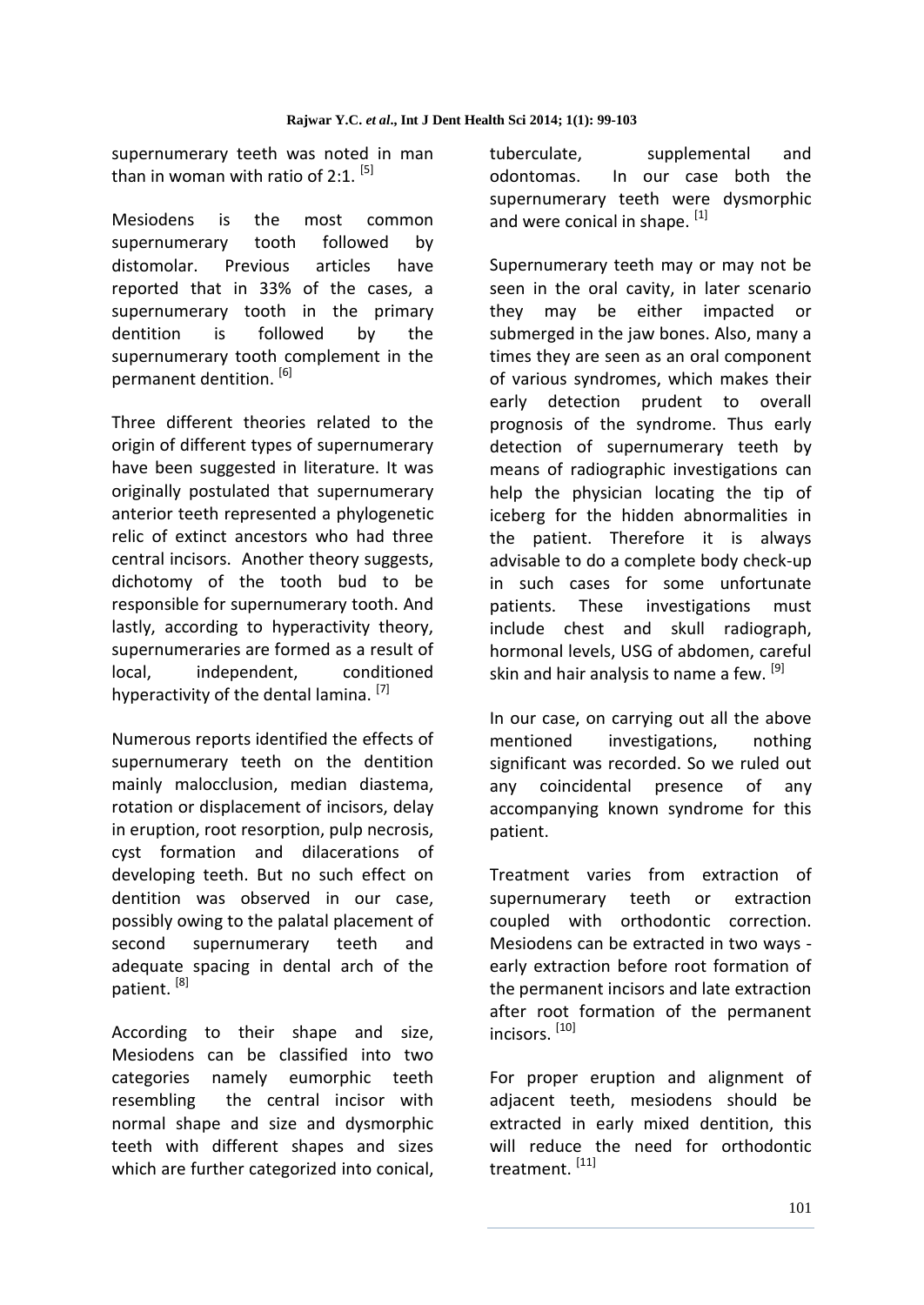#### **CONCLUSION:**

Clinician should be alert enough to correlate the delayed, ectopic or asymmetric eruption of the central incisors with the possibility of a Mesiodens or other supernumerary teeth. The clinician should have accurate radiographs including panoramic, periapical and occlusal views with an alert in mind related to possible existence of any syndrome complex. Sometimes, finding these supernumerary teeth have revealed numerous diagnoses of rarer syndromes.

#### **REFERENCES:**

- 1. Garvey MT, Barry HJ, Blake M. Supernume-rary teeth--an overview of classification, diagnosis and management. J Can Dent Assoc 1999 Dec; 65(11):612-6.
- 2. Roy Choudhary A, Gupta Y, Parkash H. Mesiodens a retrospective study of fifty teeth. J Indian Soc Pedod Prev Dent 2000;18:144-6
- 3. Yague-Garcia J, Berini Aytes L, Gay Escoda C. Multiple supernumerary teeth not associated with complex syndromes: A retrospective study. Med Oral Patol Oral Cir Bucal .2009;14(7):331-6
- 4. Solares R. The complications of late diagnosis of anterior supernumerary teeth: case report. ASDC J Dent Child 1990 May-Jun;57(3):209-11.
- 5. Kim SG, Lee SH. Mesiodens: A clinical and radiographic study. J Dent child 2003;70(1):58-60.
- 6. Hyun HK, Lee SJ, Lee SH, Hahn SH, Kim JW. Clinical characteristics and complications associated with

mesiodentes. J Oral Maxillofac Surg. 2009;67:2639-43.

- 7. Yagüe-García J, Berini-Aytés L, Gay-Escoda C. Multiple supernumerary teeth not associated with complex syndromes: a retrospective study. Med Oral Patol Oral Cir Bucal 2009 Jul 1;14(7): E331-6
- 8. Liu JF. Characteristics of premaxillary supernumerary teeth. A survey of 112 cases. ASDC J Dent Child 1992;62:262- 5.
- 9. Yusof WZ. Non-syndromal multiple Supernumerary teeth: Literature review. J Can Dent Assoc 1990; 56:147-9
- 10. Russell KA, Folwarczna MA. Mesiodens — Diagnosis and Management of a Common Supernumerary Tooth. J Can Dent Assoc June 2003; 69(6):362–6
- 11. Meighani G, Pakdaman A. Diagnosis and management of supernumerary (mesiodens). A review of the literature. J Dent Tehran Univ Med Sci. 2010;7:41-9.